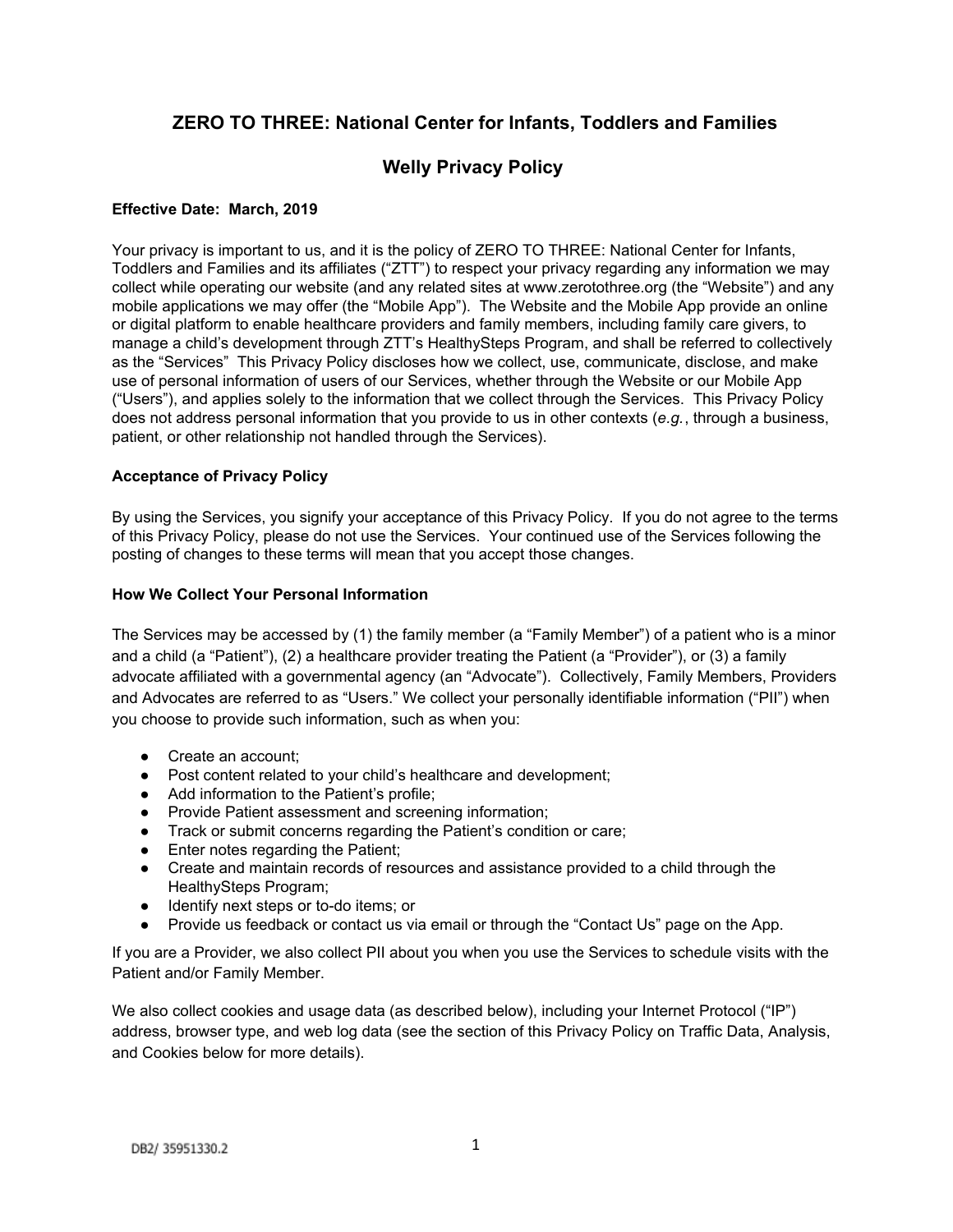#### **Your Protected Health Information and HIPAA Compliance**

If you are a Family Member sharing health-related information of a Patient through the Services, such information is likely to be protected health information ("PHI") subject to the privacy and security safeguards of the Health Insurance Portability and Accountability Act and its regulations ("HIPAA"). ZTT's use and disclosure of your PHI is governed by the HIPAA Notice of Privacy Practices of your Provider, but this Privacy Policy provides additional details regarding how ZTT protects the privacy and security of PHI and PII provided through the Services.

If you are a User and do not submit any health-related information that would otherwise be subject to HIPAA, then the terms of this Privacy Policy will govern ZTT's use and disclosure of your PII.

## **Use and Disclosure of Personal Information**

Except as described in this Privacy Policy, ZTT will use your PII only to operate, enhance, improve, maintain, and update the Services and address your requests for information or new features, products, or services. We also will use your PII to verify accounts, monitor metrics of the Mobile App (such as total Users and User demographics), provide personalized content and information to you, diagnose or fix technology problems, invite you to participate in surveys and give feedback about the Mobile App. ZTT will not sell, rent, license, or trade your PII with third parties for their own direct marketing use unless we receive your express consent to do so. If you choose to give us PII, we may use that PII to correspond with you, provide you with requested materials, and contact you with newsletters, marketing or promotional materials, and other information that may be of interest to you. Unless you give us permission to do so, ZTT will not share your PII other than as specified in this Privacy Policy.

Disclosures to Third Parties Assisting In Our Operations. ZTT may share your PII under confidentiality agreements with other companies that work with, or on behalf of, ZTT to provide products and services. These companies may use your PII to assist ZTT in its operations. However, these companies do not have any independent right to share this information.

Disclosures Under Special Circumstances. We may provide information about you to respond to subpoenas, court orders, legal process or governmental regulations, or to establish or exercise our legal rights or defend against legal claims. We believe it is necessary to share information in order to investigate, prevent or take action regarding illegal activities, suspected fraud, situations involving potential threats to the physical safety of any person, or as otherwise required by law.

Business Transfers. We may share your PII with other business entities in connection with the sale, assignment, merger or other transfer of all or a portion of ZTT's business to such business entity. We will require any such successor business entity to honor the terms of this Privacy Policy.

# **Security**

ZTT understands that storing our data in a secure manner is essential. ZTT stores PII using industry standard physical, technical and administrative safeguards to secure data against foreseeable risks, such as unauthorized use, access, disclosure, destruction or modification. Please note, however, that while ZTT has endeavored to create a secure and reliable Website and Mobile App, the confidentiality of any communication or material transmitted to/from the Services or via e-mail cannot be guaranteed. PHI provided through the Mobile App is safeguarded in a manner consistent with HIPAA security standards.

# **Traffic Data, Analysis, and Cookies**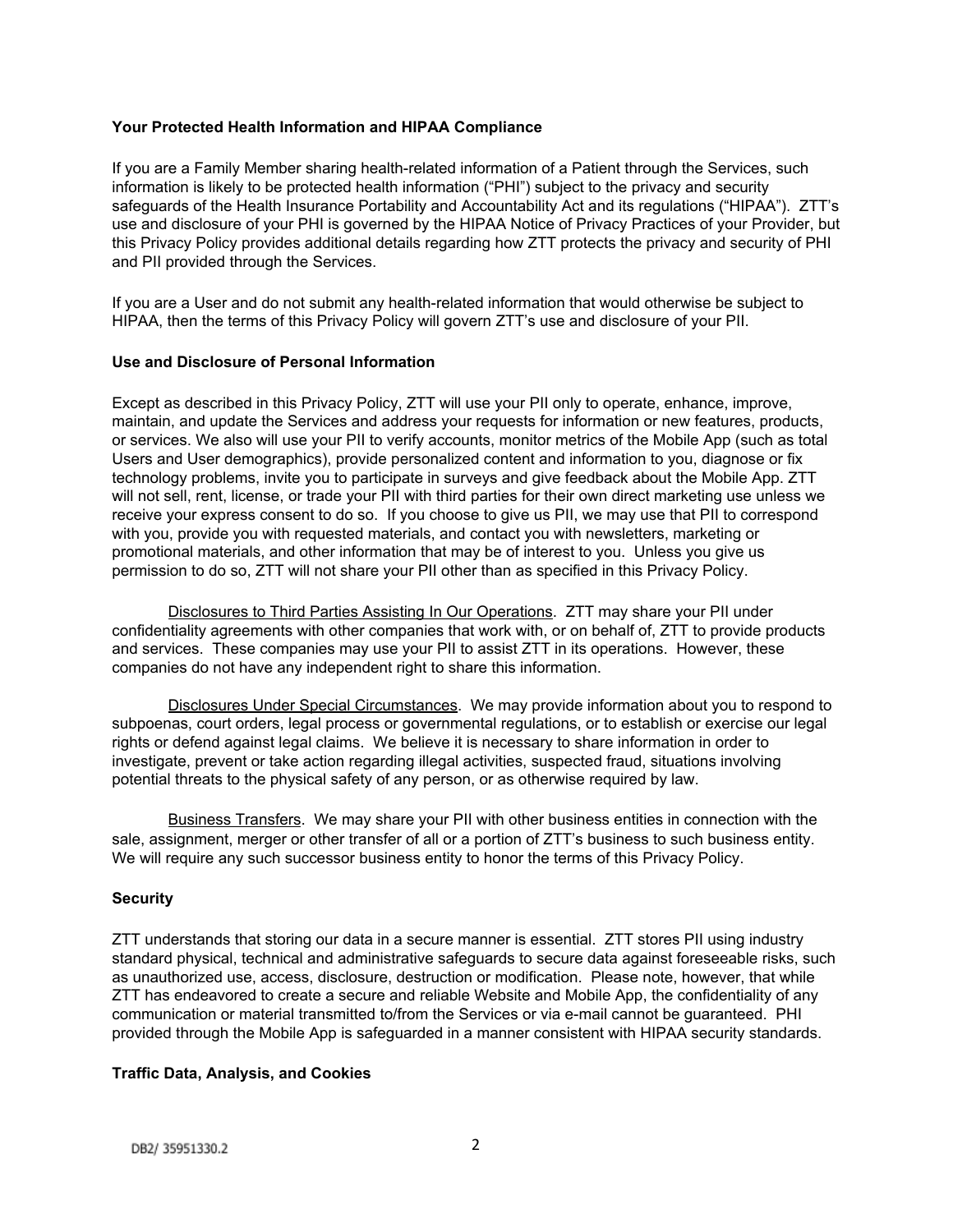Each time a User utilizes the Services, ZTT collects some information to improve the overall quality of the User's online experience.

Aggregated Data. ZTT collects aggregate queries for internal reporting and also counts, tracks, and aggregates the User's activity into ZTT's analysis of general traffic-flow of the Services. To these ends, ZTT may merge information about you into aggregated group data. In some cases, ZTT may remove personal identifiers from PII and maintain it in aggregate form that may later be combined with other information to generate anonymous, aggregated statistical information. Such anonymous, group data may be shared on an aggregated basis with ZTT's affiliates, business partners, service providers and/or vendors; if it does so, ZTT will not disclose your individual identity.

Web Server Logs and IP Addresses. An Internet Protocol ("IP") address is a number that automatically identifies the computer or device you have used to access the Internet. The IP address may disclose the server owned by your Internet Service Provider. ZTT may use IP addresses to conduct analyses and performance reviews and to administer the Website and Mobile App.

Cookies and Web Beacons. Cookies are pieces of information that a website transfers to a User's computer for purposes of storing information about a User's preferences. Cookies in and of themselves do not personally identify Users, although they do identify a User's computer. Many websites use cookies as a standard practice to provide useful features when a User visits the website and most web browsers are set up to accept cookies. You can set your browser to refuse cookies, but some portions of the Website may not work properly if you refuse cookies. We also use cookies to retrieve certain information previously provided by you to ZTT, so that you do not need to re-enter this information every time you visit the Website.

Some of the Website's web pages may use web beacons in conjunction with cookies to compile aggregate statistics about Website usage. A web beacon is an electronic image (also referred to as an "action tag," "single-pixel," or "clear GIF") that is commonly used to track the traffic patterns of Users from one web page to another in order to maximize web traffic flow and to otherwise analyze the effectiveness of the Website. Some web beacons may be unusable if you elect to reject their associated cookies.

# **Referrals/Links**

The Services may contain links to third party websites that may offer information of interest. This Privacy Policy does not apply to those websites, and ZTT recommends reviewing those websites' privacy policies individually.

#### **Children's Privacy Protection**

ZTT understands the importance of protecting children's privacy in the interactive online world. The Services are not designed for, or intentionally targeted for use by, children under 13 years of age, although they are offered to Family Members of Patients under age 13. We aim to collect information only from parents or other authorized Family Members, and in compliance with the applicable requirements of the federal Children's Online Privacy Protection Act and HIPAA. No one under the age of 13 should directly submit any PII to ZTT through the Services; such information should be disclosed to ZTT by a Family Member in accordance with applicable law.

# **Updates to Privacy Policy**

If we decide to change our Privacy Policy, we will post those changes on our homepage and, with respect to the Mobile App, in the relevant app stores, so our Users are always aware of what information we collect, how we use it, and under what circumstances, if any, we disclose it. If at any point we decide to